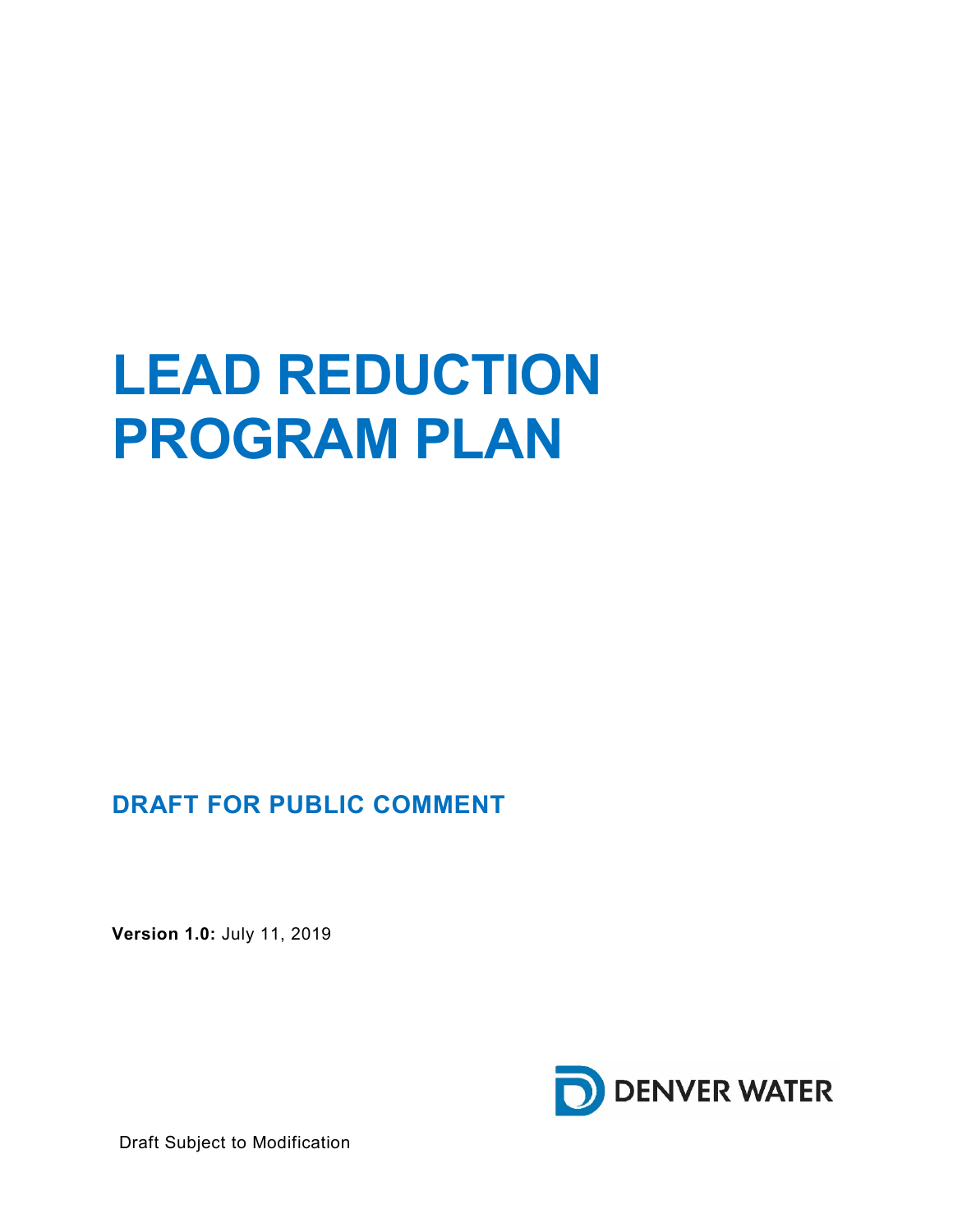# EXECUTIVE SUMMARY

# **Introduction**

Denver Water is committed to delivering safe water to 1.4 million people in the metro area, which is why Denver Water is working to significantly reduce lead exposure risks for customers with lead service lines and plumbing. The water we deliver to homes and businesses is lead-free, but lead can get into the water as it moves through customer-owned service lines and leadcontaining plumbing.

This Lead Reduction Program Plan has been prepared in support of Denver Water's request to the Environmental Protection Agency for a variance from the optimal corrosion control treatment requirements under the Safe Drinking Water Act's Lead and Copper Rule.

Currently, Denver Water maintains a pH of 7.8 to minimize corrosion of lead service lines and plumbing. Denver Water conducted a study on multiple treatment options to reduce the potential for lead to enter drinking water from lead service lines and household plumbing. Based on the results, the Colorado Department of Public Health and Environment, the state regulatory agency that oversees drinking water regulations, required Denver Water to begin adding orthophosphate by March 2020, in accordance with regulatory requirements.

Despite its benefits, orthophosphate added to drinking water can increase phosphorous levels in wastewater and storm water, resulting in adverse impacts to wastewater treatment plants and downstream reservoirs, streams and rivers. Once started, orthophosphate treatment cannot easily be discontinued without causing an increase in corrosion, making orthophosphate a potentially permanent treatment method.

Due to these concerns, Denver Water, along with the Colorado Department of Public Health and Environment and other stakeholders, convened working groups in 2018 to further evaluate the benefits and risks of orthophosphate alongside other options to reduce lead exposure. As part of this process, Denver Water investigated whether a lower dose of orthophosphate, a higher pH of 9.2 with alkalinity adjustment, or a multi-faceted approach including pH/alkalinity adjustment to 8.8 combined with the accelerated replacement of lead service lines and the provision of filters to customers could achieve the same or greater reduction in lead exposure risk. Based on this analysis, and as highlighted in Figure 1, Denver Water seeks to implement the multi-faceted Lead Reduction Program in place of adding orthophosphate to drinking water because the Lead Reduction Program provides the greatest benefit to public health and the environment.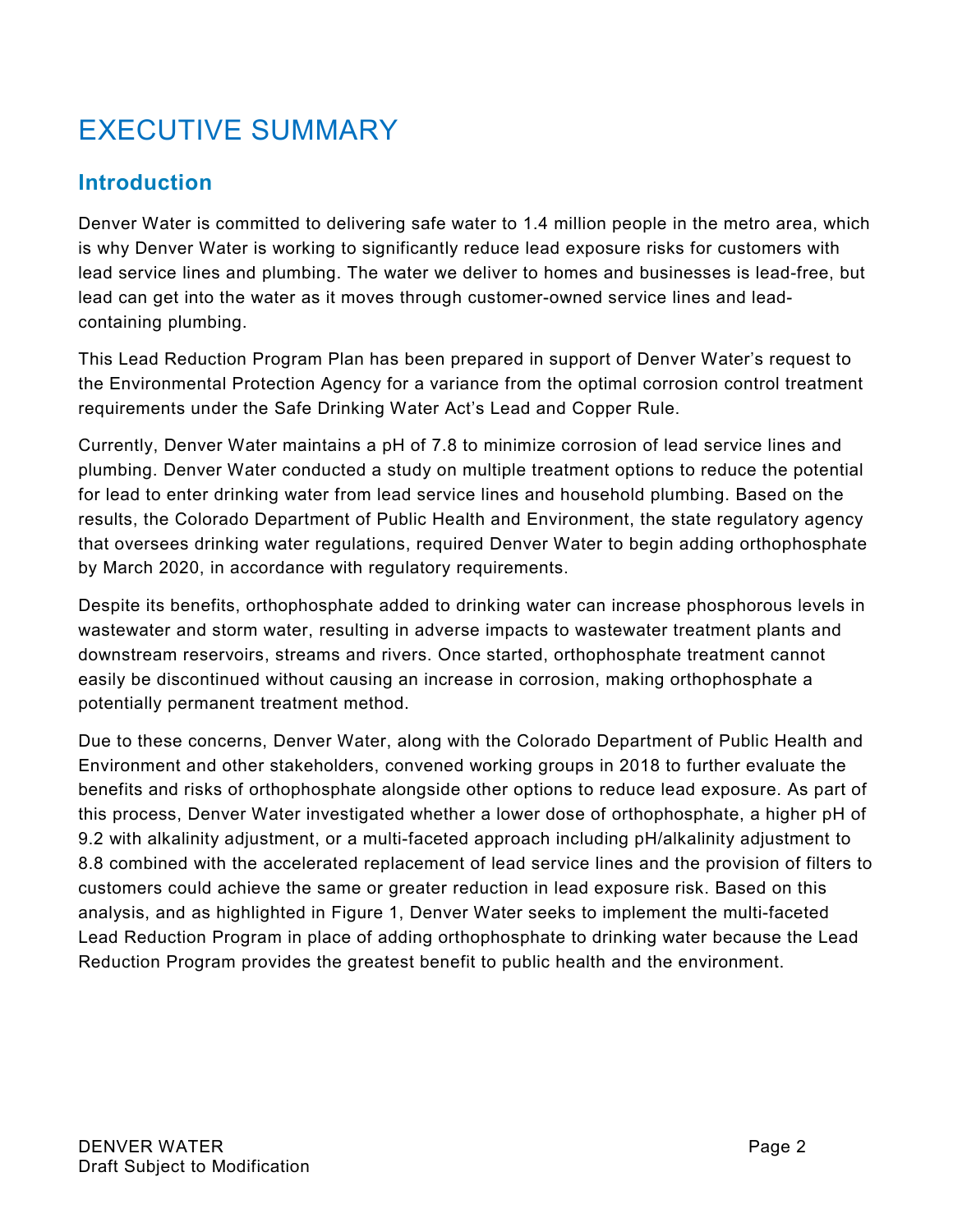

#### **FIGURE 1: LEAD REDUCTION PROGRAM PLAN BENEFITS**

The Lead Reduction Program includes multiple elements, the most essential of which involve:

- A communication, outreach, and education plan
- Development of a lead service line inventory to identify and track lead service line replacement
- A filter program
- An accelerated lead service line replacement program
- Corrosion control treatment with pH and alkalinity adjustment

Overall, as compared to orthophosphate, the Lead Reduction Program provides a holistic and permanent lead reduction approach that is as effective at protecting public health, more efficient in reducing lead exposure, less harmful to the environment, more equitable in its public health benefits, and potentially more cost-effective with fewer regional risks.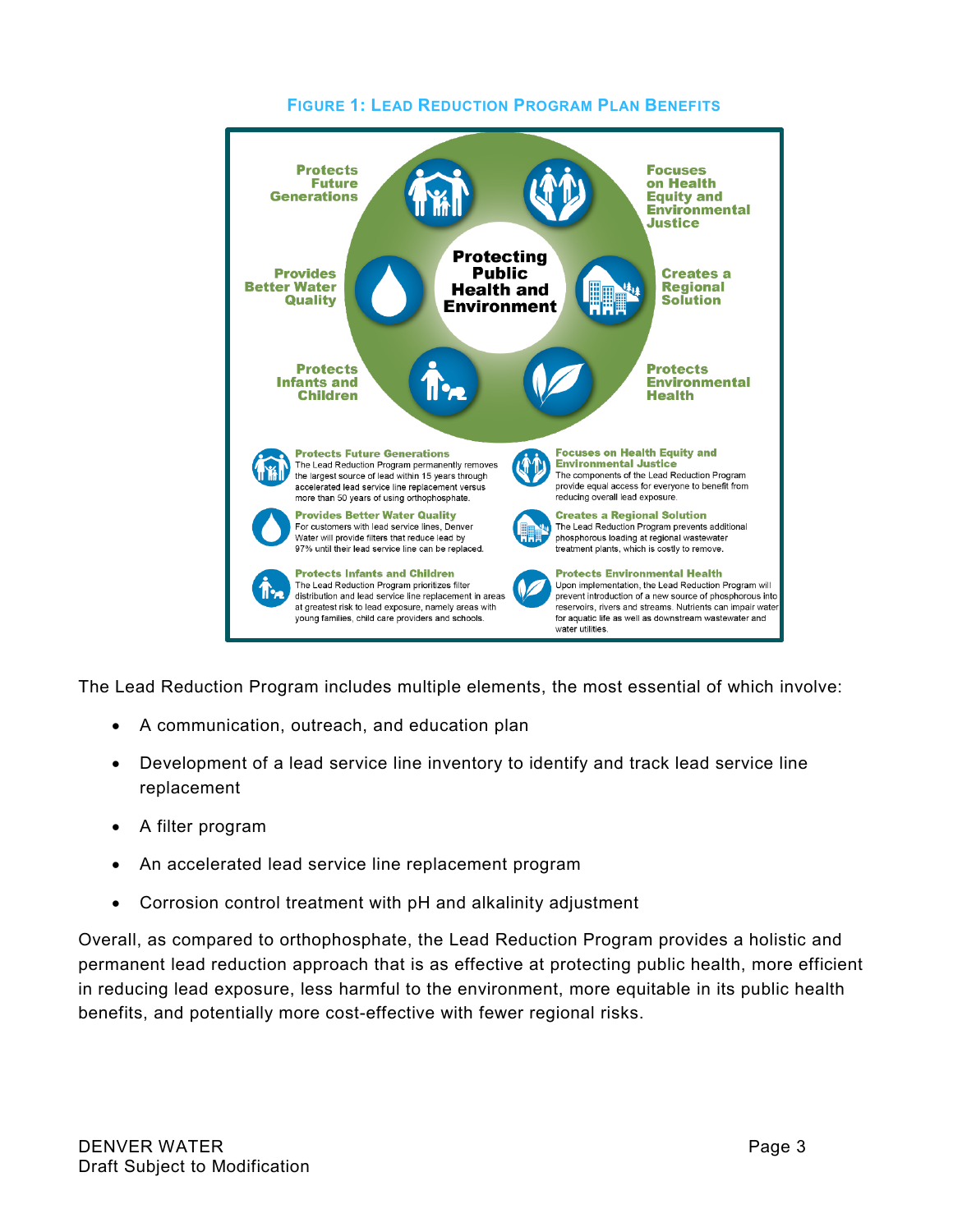## **History**

#### How does lead enter drinking water?

Lead exposure, whether from paint, soil, air or water, is a significant public health concern because it has the potential to adversely affect some of our most vulnerable populations, especially children. When it comes to lead in drinking water, no levels are safe. That is why Denver Water is working with the Colorado Department of Public Health and Environment, the Environmental Protection Agency and our customers to reduce the risks of lead exposure as drinking water moves through homes and businesses with lead service lines and lead plumbing.

While Denver Water delivers safe, lead-free water to customers' homes, lead can enter the water through three sources: (1) a customer's lead service line, which conveys water from the water main in the street to the customer's home, (2) a customer's household plumbing that contains lead solder; and (3) a customer's plumbing fixtures that contain lead (e.g., faucets, valves). Figure 2 highlights the sources of lead in drinking water.

Denver Water studies show that lead service lines, typically found in homes built before 1951 within the Denver Water service area, are the primary source of lead in drinking water.



#### **FIGURE 2: SOURCES OF LEAD IN DRINKING WATER**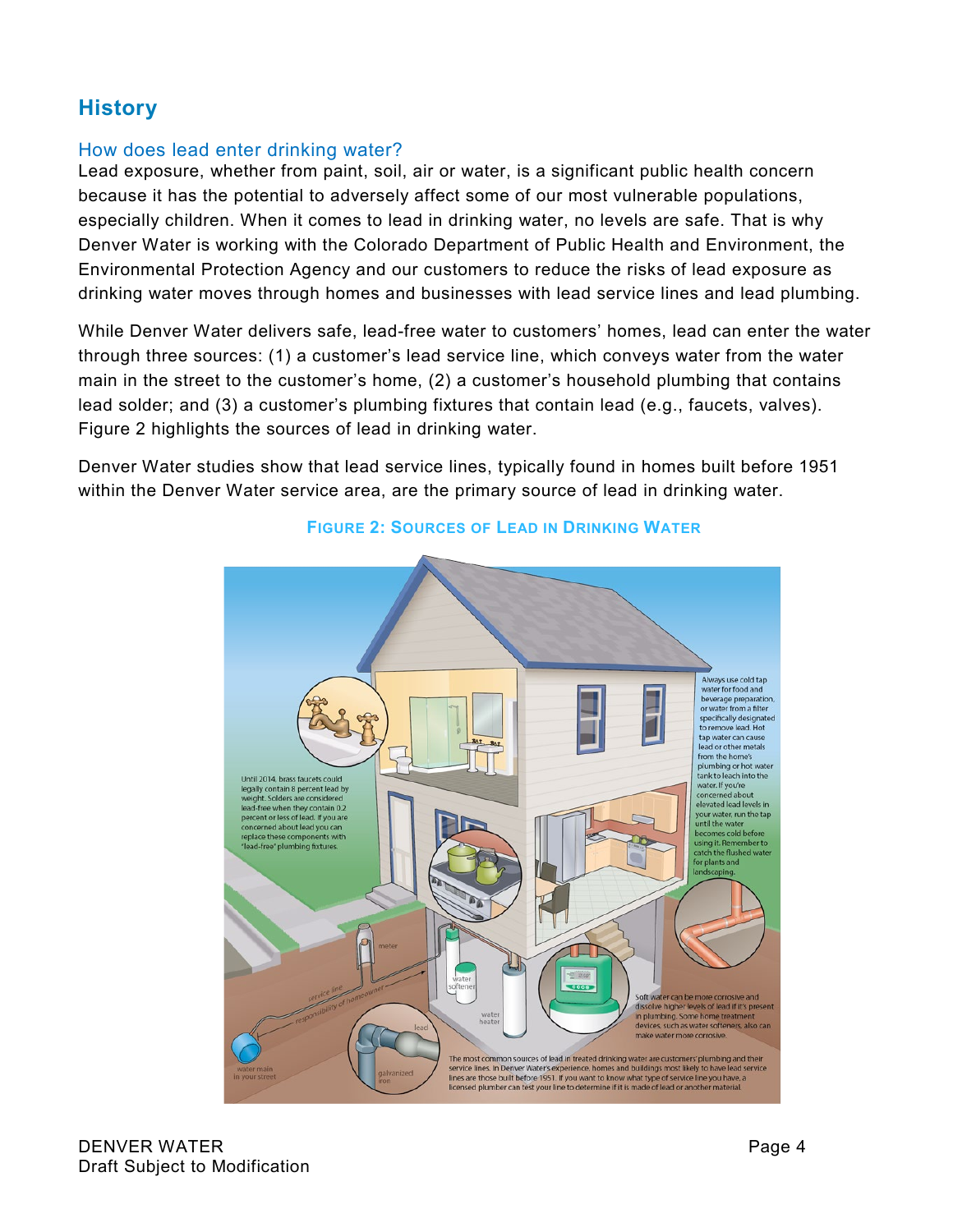#### What has Denver Water done historically to control lead and reduce lead exposure?

For decades, Denver Water has been working to reduce lead in drinking water. Figure 3 highlights the history of lead in drinking water and provides an overview of Denver Water's activities to reduce lead exposure. Since 1992, Denver Water has tested water from inside customer homes with known lead service lines or lead solder as part of the Safe Drinking Water Act's Lead and Copper Rule. Additionally, Denver Water has provided corrosion control treatment in the form of pH adjustment of the water delivered to customers' homes to minimize the corrosion of customer-owned lead service lines and plumbing.



#### **FIGURE 3: HISTORY OF LEAD IN DRINKING WATER**

Since 1994, Denver Water has been authorized to maintain a minimum pH/alkalinity of 7.5. In accordance with this authorization, in recent years, Denver Water has sought to consistently maintain a pH of 7.8. This approach has resulted in the following lead levels measured from Tier 1 homes as defined in the Lead and Copper Rule. A Tier 1 home is a sample site that is a singlefamily structure built between 1983 and 1987 that (1) contains copper pipes with lead solder; (2) contains lead pipes; and/or (3) is supplied by a lead service line.

| <b>Category</b>                                          | <b>Lead Concentration Range</b><br>(expressed in units of ppb – parts per billion) |  |
|----------------------------------------------------------|------------------------------------------------------------------------------------|--|
| Average lead levels for Tier 1 homes                     | 4 to $8$                                                                           |  |
| 90 <sup>th</sup> percentile lead levels for Tier 1 homes | 7 to 17 <sup>*</sup>                                                               |  |

 $*$  Lead and Copper Rule action level is 0.015 mg/L = 15 ppb; 17 ppb was reported once in 2012.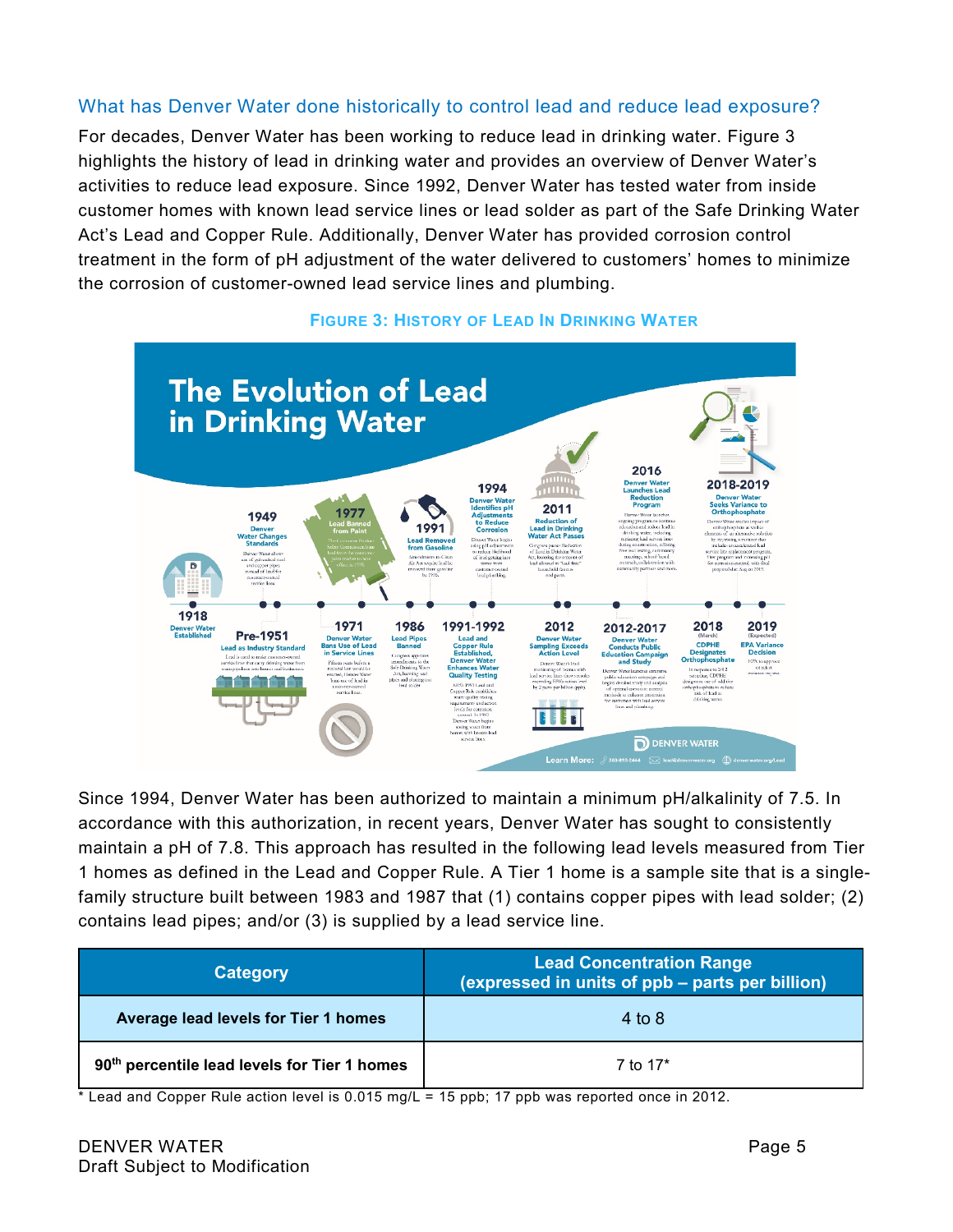Although these treatment efforts were largely effective for many years, in 2012, the 90<sup>th</sup> percentile value for sample results of lead levels in tap water was 17 ppb, exceeding the Lead and Copper Rule action level of 15 ppb. Since the Lead and Copper Rule was adopted in 1992, the 2012 exceedance of the lead action level was Denver Water's first and only exceedance.

As a result of this one exceedance, Denver Water was required to investigate the cause and evaluate alternative treatment solutions. These studies included a lead service line pipe rack study that required the harvesting of lead service lines from homes in the distribution system. These studies, especially the pipe rack study, required a significant investment of time and resources by Denver Water and resulted in the submittal of an Optimal Corrosion Control Report in late 2017. Based on the data in the report, in March 2018, the Colorado Department of Public Health and Environment designated orthophosphate added to drinking water as the optimal corrosion control treatment and directed Denver Water to prepare to implement orthophosphate treatment by March 2020.

## **Corrosion Control**

#### What is corrosion control?

When water interacts with metal, the metal can oxidize, resulting in corrosion. By adjusting the chemistry of the water, it is possible to cause a buildup or coating on pipe walls, which reduces the amount of lead released from lead-containing pipes and fixtures. This protective coating, however, requires the maintenance of a delicate chemistry in the water. To reduce corrosion and maintain the coating, the Lead and Copper Rule requires drinking water systems to maintain "optimal corrosion control treatment," which means a corrosion control treatment that minimizes the lead and copper concentrations at customers' taps. This can be done through orthophosphate added to drinking water, pH/alkalinity adjustment, or calcium hardness adjustment. Depending on the chemistry of the water, some corrosion control treatment methods can be more effective than others.

#### What is orthophosphate treatment?

Orthophosphate is a phosphate-based corrosion control inhibitor that changes the chemistry of water to create a protective coating on service lines and plumbing that, in turn, reduces the corrosion that causes lead releases. Although orthophosphate is effective at reducing lead exposure, it can increase phosphorous levels in wastewater and add excessive nutrients to surface water, adversely affecting rivers, streams, and lakes in our region. To remove phosphorous, wastewater treatment plants would need to invest in facility upgrades. In addition, once Denver Water begins to treat with orthophosphate, it will likely need to continue treatment indefinitely to avoid upsetting the delicate chemistry of the water that maintains the protective coating on service lines and plumbing.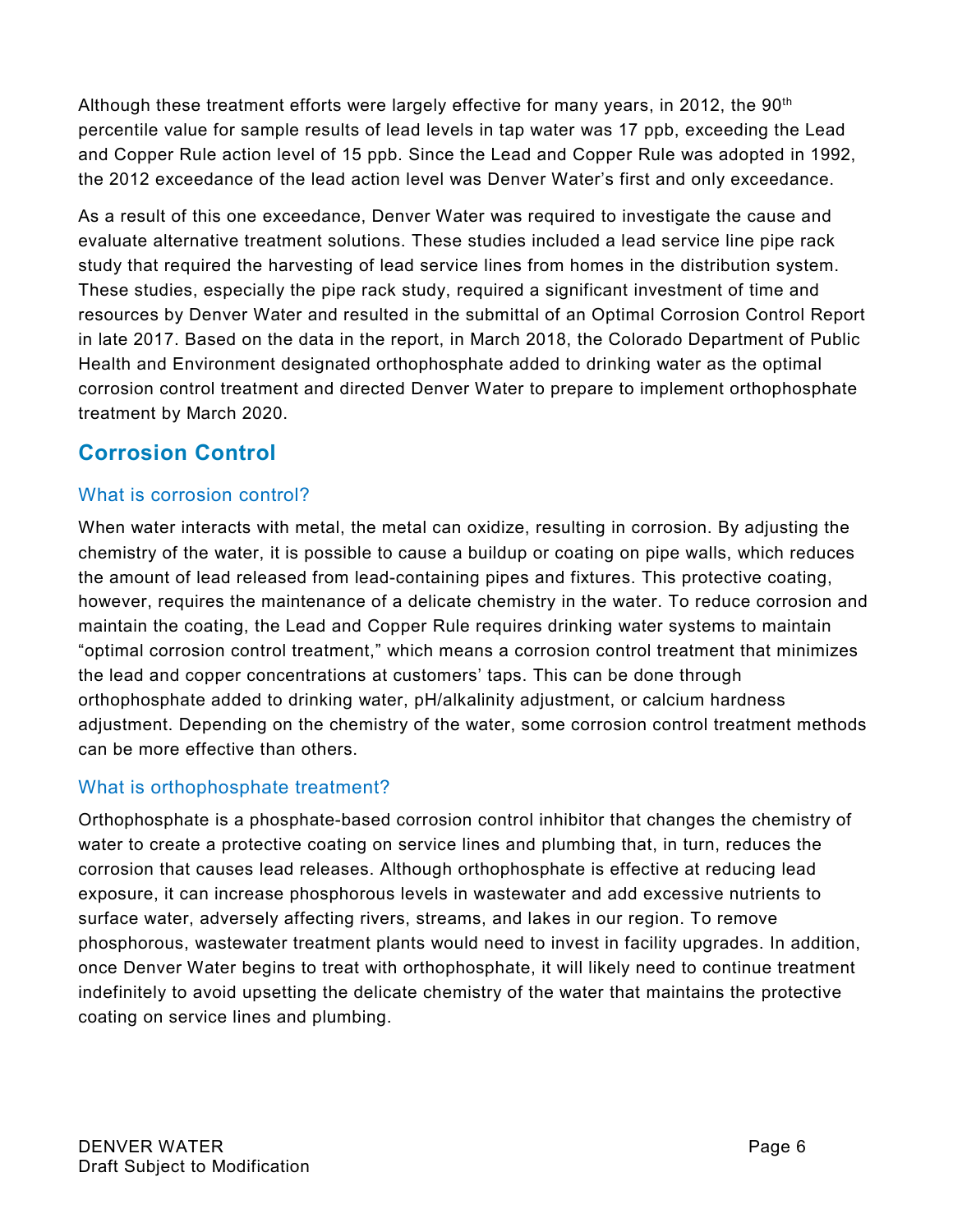#### Are there effective alternatives to orthophosphate?

Because of concerns about the negative impact of orthophosphate on wastewater treatment plants and the environment, Denver Water engaged stakeholders to assess alternatives to using orthophosphate that may provide even greater protection to Denver Water customers.

These studies investigated two treatment approaches: (1) the lowest effective dose of orthophosphate (3, 2 or 1 mg/L as orthophosphate) required to minimize lead at drinking water taps in Denver Water's system, and (2) the effects of a higher pH of 9.2 as a corrosion control treatment method on lead releases. Denver Water and stakeholders also analyzed the costs to remove phosphorous from the watershed as well as the costs to counter the potential effects of increasing pH. In addition, Denver Water developed a lead control model, demonstrating the efficiency of replacing lead service lines in combination with both use of lead removal filters and pH/alkalinity adjustment, as compared with orthophosphate corrosion control treatment alone.

Based upon these studies, Denver Water is proposing an alternative, holistic approach that directly tackles the biggest issue, customer-owned lead service lines, at its source by accelerating the removal of those lines through a Lead Reduction Program. The Lead Reduction Program would reduce the risk of public exposure to lead beyond what can be achieved by adding orthophosphate to the drinking water by:

- Developing a lead service line inventory so our customers can investigate the likelihood of having a lead service line
- Implementing the Filter Program, a program that would distribute filters to all homes with a known, suspected or possible lead service line, reducing lead by 97% or more
- Implementing an accelerated lead service line replacement program that would remove the major source of lead decades ahead of the current rate of replacement: approximately 75,000 lead service lines would be removed within 15 years versus 50 years or more under current practices
- Adjusting pH from 7.8 to 8.8 and maintaining alkalinity above 30 mg/L as CaCO<sub>3</sub> for corrosion control treatment to reduce corrosion of lead service lines, household plumbing and fixtures
- Enhancing the communication, outreach and education program to help customers understand the Lead Reduction Program and ways that they can reduce their exposure to lead

### **Variance Request and Lead Reduction Program**

#### How does the Environmental Protection Agency determine whether an alternative treatment method is as effective as orthophosphate?

To implement the Lead Reduction Program, Denver Water must apply for a variance from the Environmental Protection Agency. Under 42 U.S.C. § 300g-4(a)(3) and 40 C.F.R. § 142.46, the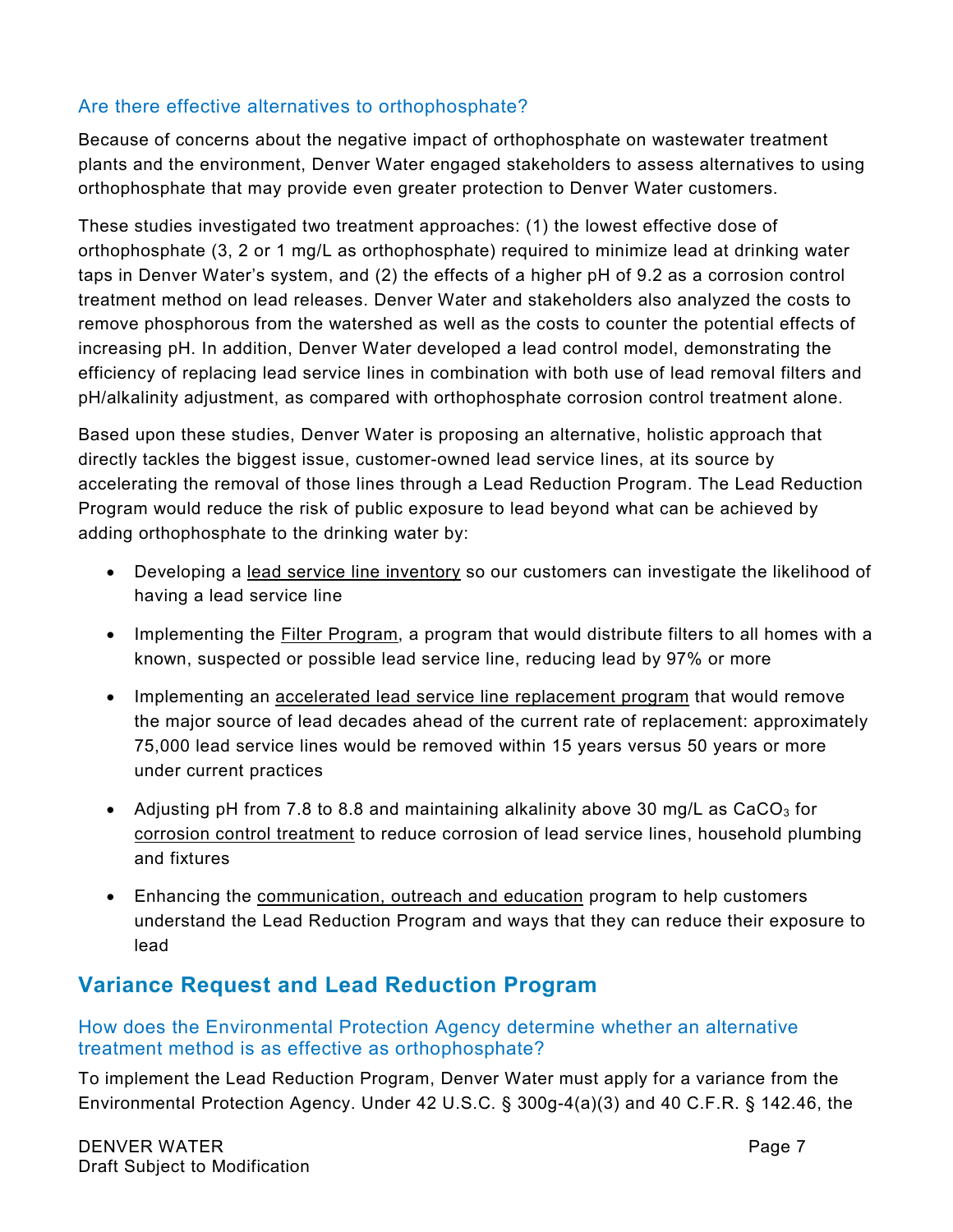Environmental Protection Agency may grant a variance from the optimal corrosion control treatment requirements under the Safe Drinking Water Act's Lead and Copper Rule *"upon a showing from any person that an alternative treatment technique not included in such requirement is at least as efficient in lowering the level of the contaminant with respect to which such requirements was prescribed."*

#### Is Denver Water proposing the Lead Reduction Program on a voluntary basis?

Denver Water is proposing the Lead Reduction Program on a voluntary basis as an alternative to orthophosphate treatment under the Lead and Copper Rule. Denver Water cares about the 1.4 million people it serves and the safety of the water at their taps. Denver Water wants to provide the best short- and long-term solution to prevent lead exposure. In addition, Denver Water is concerned about the adverse impact that orthophosphate could have on the downstream reservoirs, rivers and streams, the quality of the source of supply, and the costs wastewater treatment and storm water management providers would incur to remove phosphorous. For these reasons, Denver Water is proposing the Lead Reduction Program as a proactive measure to permanently remove lead service lines from its service area as efficiently as possible, provide additional public health protection that cannot be achieved through orthophosphate treatment alone, protect the watersheds and help reduce regional costs that would be incurred to remove phosphorous from wastewater.

#### What commitments is Denver Water making?

Denver Water will actively engage its customers with lead service lines within the City and County of Denver and the service areas of its distributors that collectively make up Denver Water's "integrated system." The Lead Reduction Program will aim to reduce lead levels by distributing filters to customers with known, suspected or possible lead service lines, replacing 7.0% of the lead service lines annually, and replacing all lead service lines within 15 years. The six elements necessary to accomplish this goal are described in Table ES-1.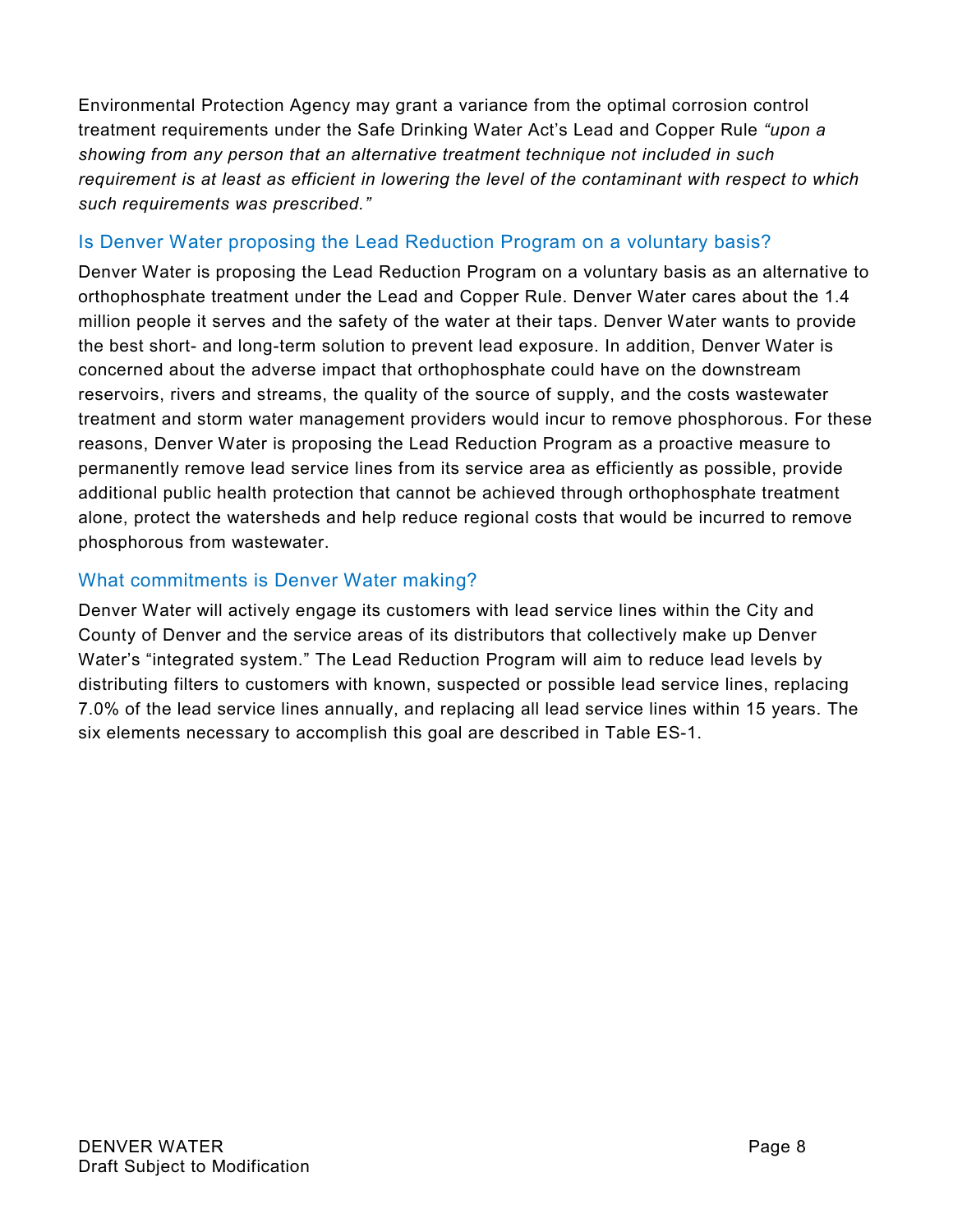#### **TABLE 1: DENVER WATER'S COMMITMENTS UNDER THE PROPOSED LEAD REDUCTION PROGRAM**

| <b>Communications, Outreach and Education</b>                                                                                                                                                            |  |  |  |  |
|----------------------------------------------------------------------------------------------------------------------------------------------------------------------------------------------------------|--|--|--|--|
| Denver Water is committing to:                                                                                                                                                                           |  |  |  |  |
| Educate and engage with residents, customers, distributors, local public health agencies and<br>$\bullet$                                                                                                |  |  |  |  |
| government stakeholders about lead awareness and reduction efforts.                                                                                                                                      |  |  |  |  |
| Educate the public on measures they can take to reduce their exposure to lead in drinking                                                                                                                |  |  |  |  |
| water.                                                                                                                                                                                                   |  |  |  |  |
| Seek feedback from residents and other stakeholders to learn best practices and effective ways<br>$\bullet$<br>to implement program activities.                                                          |  |  |  |  |
| Strive for 100% participation in the Filter Program.                                                                                                                                                     |  |  |  |  |
| <b>Lead Service Line Inventory</b>                                                                                                                                                                       |  |  |  |  |
| Denver Water is committing to:                                                                                                                                                                           |  |  |  |  |
| Research, investigate, and document the presence of customer-owned lead service lines.                                                                                                                   |  |  |  |  |
| Help customers identify if they have a lead service line.<br>$\bullet$                                                                                                                                   |  |  |  |  |
| Maintain a current lead inventory and map.<br>$\bullet$                                                                                                                                                  |  |  |  |  |
| Confirm materials at properties with a suspected or possible lead service line.<br>$\bullet$                                                                                                             |  |  |  |  |
| Use the inventory to target communications, outreach and education efforts at areas with the<br>$\bullet$                                                                                                |  |  |  |  |
| greatest risk.                                                                                                                                                                                           |  |  |  |  |
| <b>Filter Program</b>                                                                                                                                                                                    |  |  |  |  |
| Denver Water is committing to:                                                                                                                                                                           |  |  |  |  |
| Provide filters and filter cartridge replacements to properties with known, suspected, and<br>$\bullet$<br>possible lead service lines for up to 15 years during the life of the Lead Reduction Program. |  |  |  |  |
| Educate and inform residents on the importance of using filters for drinking water.<br>$\bullet$                                                                                                         |  |  |  |  |
|                                                                                                                                                                                                          |  |  |  |  |
| <b>Accelerated Lead Service Line Replacement Program</b>                                                                                                                                                 |  |  |  |  |
| Denver Water is committing to:                                                                                                                                                                           |  |  |  |  |
| Replace all known lead service lines in 15 years.<br>$\bullet$                                                                                                                                           |  |  |  |  |
| Replace 7.0% of the lead service line inventory each year, based on a cumulative annual<br>average.                                                                                                      |  |  |  |  |
| Using predictive modeling to help prioritize lead service line replacement taking into<br>$\bullet$                                                                                                      |  |  |  |  |
| consideration the following factors: public health/toxicology concerns, child care providers,                                                                                                            |  |  |  |  |
| primary schools, neighborhoods with high density of young families, and socioeconomic and                                                                                                                |  |  |  |  |
| environmental factors.                                                                                                                                                                                   |  |  |  |  |
| Follow up with residents and provide filters until the service line is confirmed as non-lead or<br>$\bullet$<br>until six months after the lead service line is replaced.                                |  |  |  |  |
| <b>Corrosion Control Treatment</b>                                                                                                                                                                       |  |  |  |  |
| Denver Water is committing to:                                                                                                                                                                           |  |  |  |  |
| Maintain water quality by implementing corrosion control treatment through pH and alkalinity                                                                                                             |  |  |  |  |
| adjustment.                                                                                                                                                                                              |  |  |  |  |
| <b>Learning by Doing</b>                                                                                                                                                                                 |  |  |  |  |
| Denver Water is committing to:                                                                                                                                                                           |  |  |  |  |
| Evaluate the performance of the Lead Reduction Program to improve outcomes.<br>$\bullet$                                                                                                                 |  |  |  |  |

#### How will the performance of the Lead Reduction Program be evaluated?

Denver Water will use the criteria shown in Table ES-2 to evaluate the performance of the Lead Reduction Program. An annual report will detail the program's success and provide regulators with clear criteria to determine when to require correction or take enforcement action.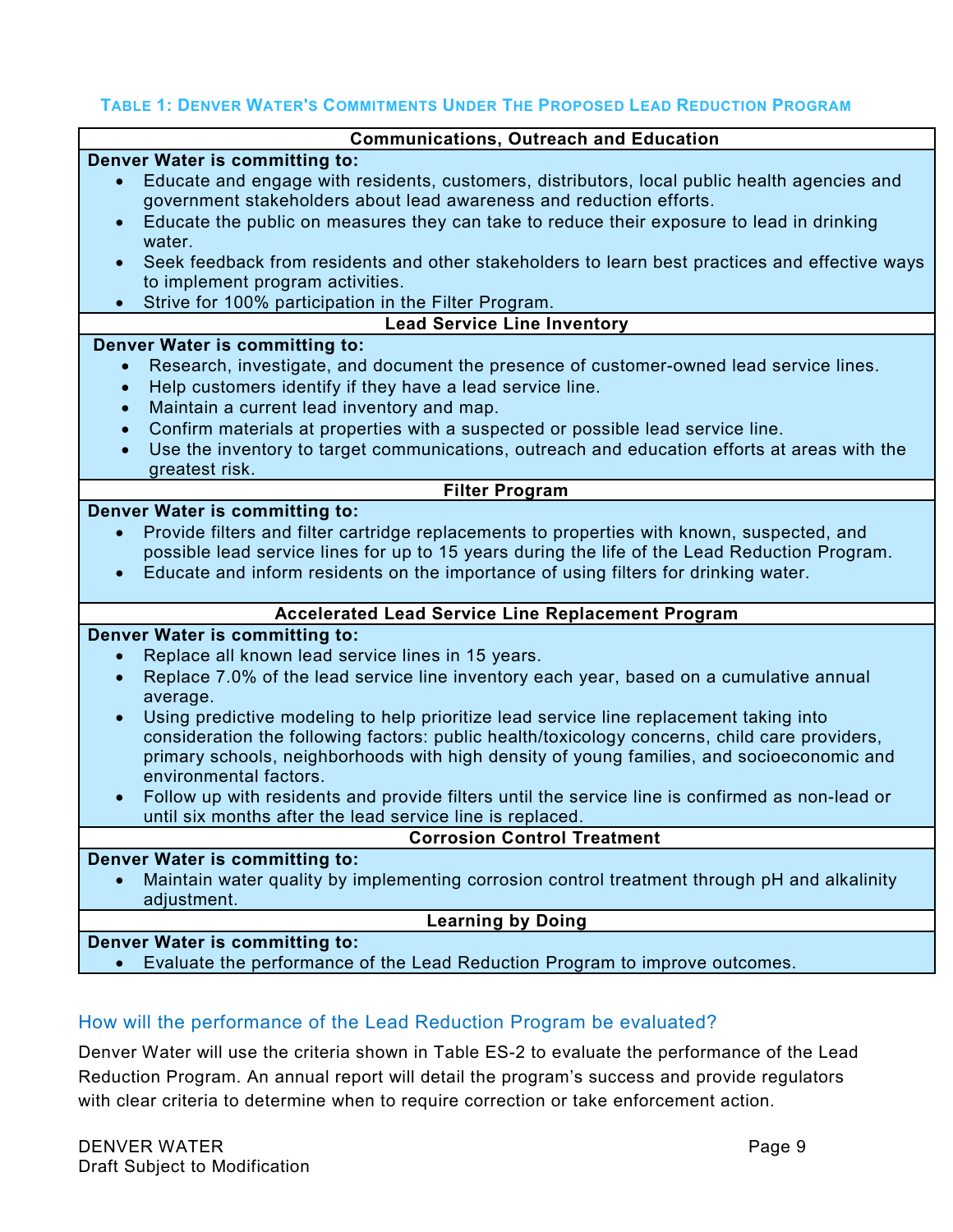#### **TABLE 2: LEAD REDUCTION PROGRAM EVALUATION CRITERIA**

(Data are provisional and subject to change)

| <b>Element</b>                                                   | "Meets<br><b>Expectation"</b>                                                                                                                         | "Fails"                                                                                                                                                                                               | <b>Corrective Action Upon Failure</b>                                                                                                                                                                |
|------------------------------------------------------------------|-------------------------------------------------------------------------------------------------------------------------------------------------------|-------------------------------------------------------------------------------------------------------------------------------------------------------------------------------------------------------|------------------------------------------------------------------------------------------------------------------------------------------------------------------------------------------------------|
| Communication,<br><b>Outreach &amp;</b><br><b>Education</b>      | One contact made<br>per program year to<br>all Denver Water<br>households enrolled<br>in the Filter Lead Out<br>of Water Program                      | One contact made<br>per program year<br>to less than 40% of<br>all Denver Water<br>households<br>enrolled in the<br><b>Filter Lead Out of</b><br><b>Water Program</b>                                 | Make contact to all Denver Water<br>households enrolled in the Filter Lead<br>Out of Water Program; and send a<br>public notice to all Denver Water<br>customers that the metric was not<br>achieved |
| <b>Lead Service</b><br><b>Line Inventory</b>                     | Investigate more<br>than $1.4\%$ of the<br>total estimated<br>number of suspected<br>and possible lead<br>service lines for the<br>same program year. | Investigate less<br>than 1.1% of the<br>total estimated<br>number of<br>suspected and<br>possible lead<br>service lines in one<br>program year                                                        | Increase use and types of methods to<br>investigate service line type<br>Send a public notice to all households<br>enrolled in the Filter Lead Out of<br>Water Program                               |
| <b>Filter Lead Out</b><br>of Water<br>Program                    | % annual filter<br>adoption rate                                                                                                                      | A filter adoption<br>rate of less than<br>less than %<br>after a single<br>program year or<br>that remains less<br>than $\_\_\%$ but<br>greater than %<br>for three<br>consecutive<br>program years.* | Implement orthophosphate<br>Send a public notice to all Denver<br>Water households                                                                                                                   |
| <b>Accelerated</b><br><b>Lead Service</b><br>Line<br>Replacement | 7.0% cumulative<br>annual average<br>replacement rate                                                                                                 | Less than 6.0%<br>cumulative annual<br>average<br>replacement rate<br>for three<br>consecutive<br>program years                                                                                       | Implement orthophosphate<br>Send a public notice to all Denver<br>Water households                                                                                                                   |
| <b>Corrosion</b><br><b>Control</b><br><b>Treatment</b>           |                                                                                                                                                       | [Under Consideration]                                                                                                                                                                                 |                                                                                                                                                                                                      |

#### What if the variance request is not approved or the variance criteria are not met?

Following the Colorado Department of Public Health and Environment's designation of orthophosphate for optimal corrosion control treatment, Denver Water initiated design and construction of chemical feed systems to dose orthophosphate at 3 mg/L at Denver Water's three treatment plants. If the variance request is not approved, these systems will begin introducing orthophosphate on March 20, 2020.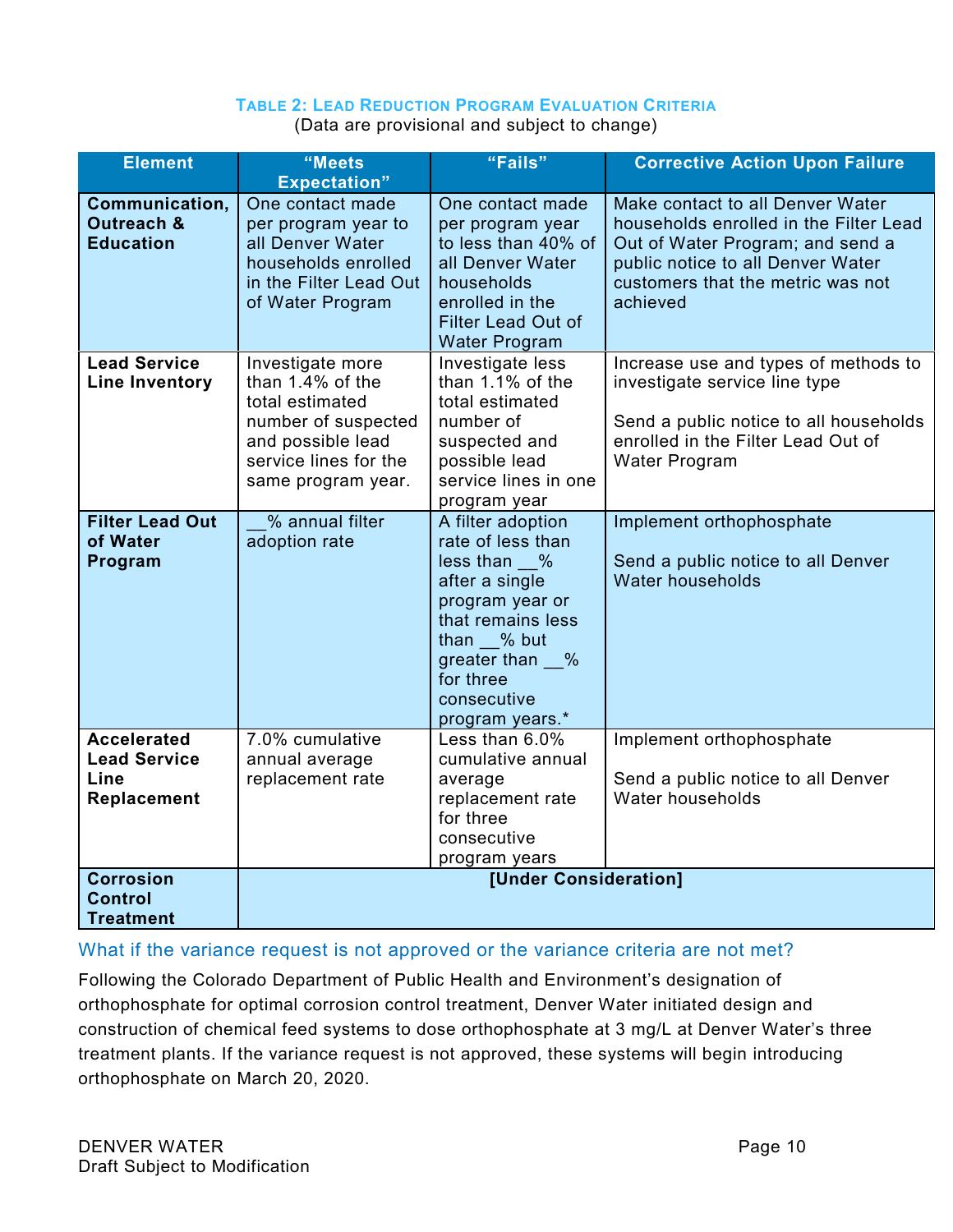If the variance is granted and certain criteria in Table ES-2 are not met during the 15-year period of the Lead Reduction Program, Denver Water might also be required to implement orthophosphate using the chemical feed systems.

More details on the optimal corrosion control treatment designation of orthophosphate can be found at:

[www.colorado.gov/cdphe/lead-dw-treatment](http://www.colorado.gov/cdphe/lead-dw-treatment)

#### How to navigate through this Lead Reduction Program Plan

This executive summary introduces the Lead Reduction Program Plan, the variance request, and Denver Water's commitments if the variance is approved by the Environmental Protection Agency.

Section I presents the history of lead occurrence and control in the Denver Water system, from the single exceedance of the action level for lead in 2012 until the designation of orthophosphate for optimal corrosion control treatment by the Colorado Department of Public Health and Environment in March 2018.

Section II provides a summary of the investigations undertaken by Denver Water since March 2018 to demonstrate that the Lead Reduction Program is as effective as the alternative of orthophosphate at reducing lead levels in drinking water. An overview of the elements that together make up the Lead Reduction Program is presented.

Section III describes how Denver Water will implement all six elements of the Lead Reduction Program.

Section IV details how Denver Water will evaluate the performance of the Lead Reduction Program and ultimately maintain regulatory compliance with the Lead and Copper Rule.

Section V presents the implementation schedule for the Lead Reduction Program, including opportunities for public comment.

Section VI describes how Denver Water will address health equity and environmental justice needs through the Lead Reduction Program.

Section VII presents the estimated costs of the Lead Reduction Program (to be provided).

A series of technical memoranda were prepared during the development of the Lead Reduction Program and are included in the appendices to this plan.